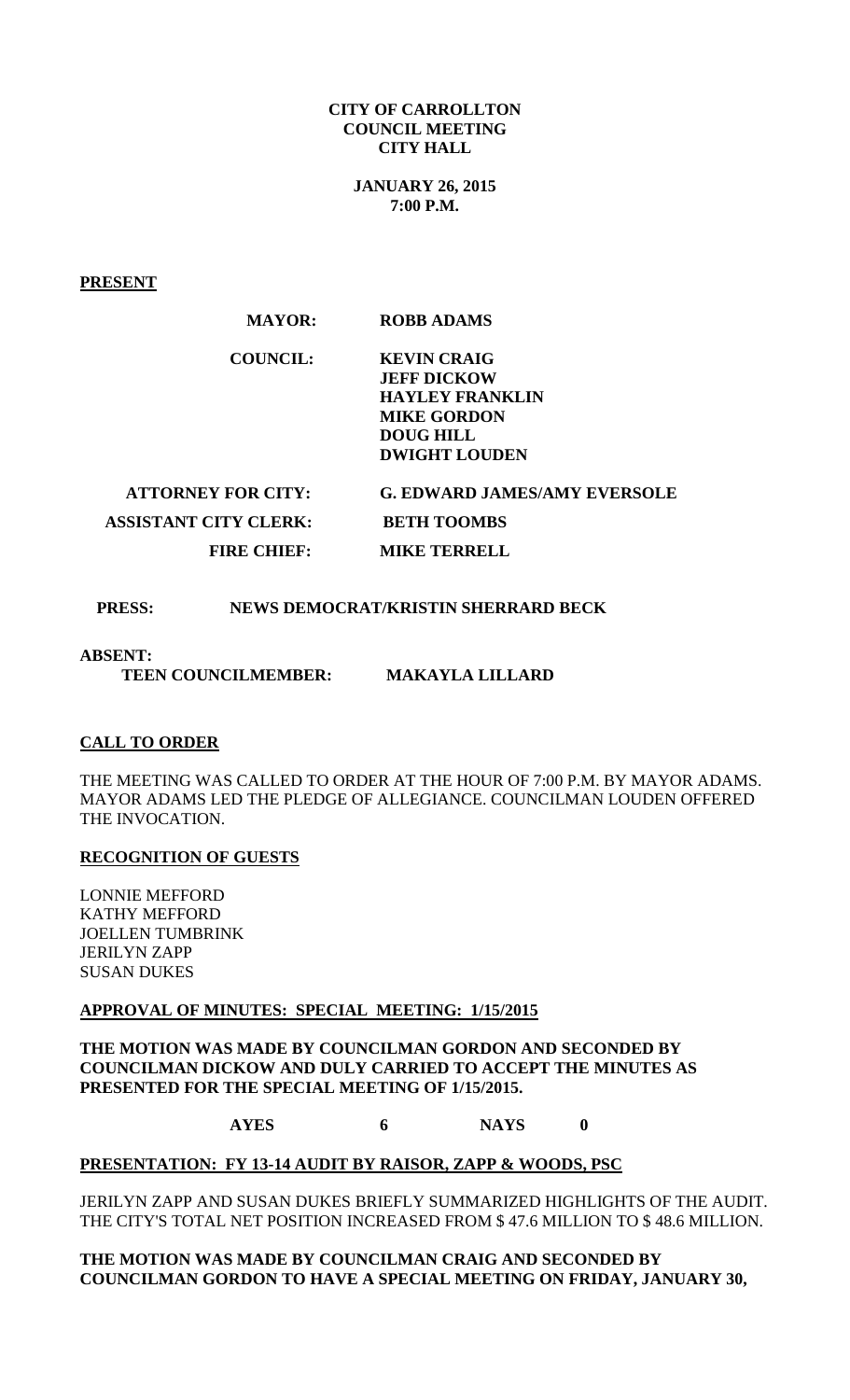# **2015 TO APPROVE THE AUDIT FOR FY 13-14 THAT WAS CONDUCTED BY RAISOR, ZAPP & WOODS, PSC.**

# **AYES 6 NAYS 0**

MAYOR ADAMS ASKED THAT SOMEONE FROM RAISOR, ZAPP & WOODS, PSC BE PRESENT AT THE SPECIAL MEETING IF COUNCIL HAS ANY QUESTIONS.

# **1 ST READING ORDINANCE #2015-02: AMENDING FY 14-15 BUDGET - ADDING \$15,000 TO LEGAL FEES LINE ITEM**

COUNCILMAN CRAIG ASKED ABOUT THE EXTRA EXPENSES INCURRED FOR LEGAL FEES. MR. JAMES SAID THAT THERE HAD BEEN LITIGATION FEES, AS WELL AS THE PURCHASE OF PROPERTY.

### **THE MOTION WAS MADE BY COUNCILWOMAN FRANKLIN AND SECONDED BY COUNCILMAN DICKOW AND DULY CARRIED TO HAVE THE 1ST READING OF ORDINANCE #2015-02: AMENDING FY 14-15 BUDGET - ADDING \$15,000 TO LEGAL FEES LINE ITEM.**

**AYES 6 NAYS 0**

ED JAMES READ THE ORDINANCE.

SECOND READING WILL BE AT THE SPECIAL MEETING 1/30/2015.

### **REQUESTS TO USE POINT PARK BY TOURISM**

A. USA BASSIN-LUCAS OIL TOURNAMENT -CARROLL CO OPEN MAY 16, 2015 **THE MOTION WAS MADE BY COUNCILMAN LOUDEN AND SECONDED BY COUNCILWOMAN FRANKLIN AND DULY CARRIED TO GRANT THE REQUEST BY TOURISM TO USE POINT PARK FOR THE USA BASSIN-LUCAS OIL TOURNAMENT - CARROLL CO OPEN MAY 16, 2015.**

**AYES 6 NAYS 0**

B. BANDS & BBQ - SEPTEMBER 10, 11, 12, 2015

**THE MOTION WAS MADE BY COUNCILMAN GORDON AND SECONDED BY COUNCILMAN HILL AND DULY CARRIED TO GRANT THE REQUEST BY TOURISM TO USE POINT PARK FOR THE BANDS & BBQ SEPT 10, 11, 12, 2015.**

**AYES 6 NAYS 0**

C. IRONMAN CATFISH TOURNAMENT - SEPTEMBER 26, 2015

**THE MOTION WAS MADE BY COUNCILMAN CRAIG AND SECONDED BY COUNCILMAN DICKOW AND DULY CARRIED TO GRANT THE REQUEST BY TOURISM TO USE POINT PARK FOR THE IRONMAN CATFISH TOURNAMENT SEPTEMBER 26, 2015**

**AYES 6 NAYS 0**

D. CARROLLTON'S TWO RIVERS BASS TOURNAMENT - OCTOBER 17 & 18, 2015

**THE MOTION WAS MADE BY COUNCILMAN GORDON AND SECONDED BY COUNCILMAN DICKOW AND DULY CARRIED TO GRANT THE REQUEST BY TOURISM TO USE POINT PARK FOR CARROLLTON'S TWO RIVERS BASS TOURNAMENT OCTOBER 17 & 18, 2015.**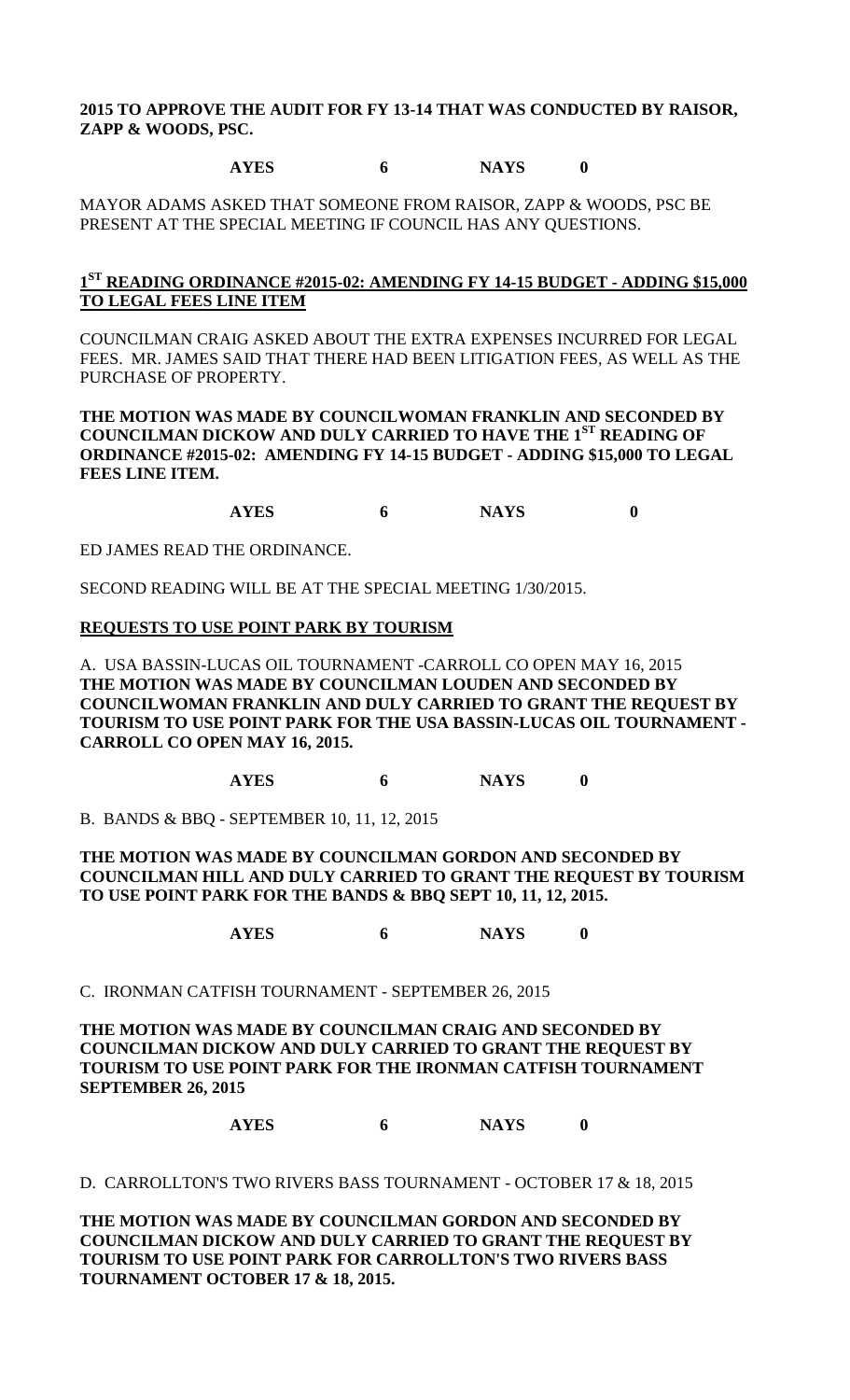| <b>AYES</b> |  | <b>NAYS</b> |  |
|-------------|--|-------------|--|
|-------------|--|-------------|--|

ATTORNEY FOR THE CITY, ED JAMES, REMINDED COUNCIL TO MAKE SURE THAT ALL PARTIES ARE INSURED FOR THESE EVENTS. MAYOR ADAMS SAID HE WILL FOLLOW UP WITH MISTY WHEELER, TOURISM DIRECTOR.

#### **NEW BUSINESS**

MAYOR ADAMS ASKED COUNCIL FOR APPROVAL OF THE RE-APPOINTMENT OF THREE INDIVIDUALS - MARILYN RASSMAN, LINDA HARTMAN, AND CECIL VANDIVER TO THE HOUSING AUTHORITY BOARD.

**THE MOTION WAS MADE BY COUNCILMAN LOUDEN AND SECONDED BY COUNCILMAN CRAIG AND DULY CARRIED TO APPROVE THE RE-APPOINTMENT OF MARILYN RASSMAN TO HOUSING AUTHORITY. HER TERM WILL EXPIRE 11/30/2018.**

**AYES 6 NAYS 0**

**THE MOTION WAS MADE BY COUNCILMAN GORDON AND SECONDED BY COUNCILMAN DICKOW AND DULY CARRIED TO APPROVE THE RE-APPOINTMENT OF LINDA HARTMAN TO HOUSING AUTHORITY. HER TERM WILL EXPIRE 12/31/2018.**

**AYES 6 NAYS 0**

**THE MOTION WAS MADE BY COUNCILMAN DICKOW AND SECONDED BY COUNCILWOMAN FRANKLIN AND DULY CARRIED TO APPROVE THE RE-APPOINTMENT OF CECIL VANDIVER TO HOUSING AUTHORITY. HIS TERM WILL EXPIRE 12/31/2017.**

**AYES 6 NAYS 0**

## **MAYOR'S REPORTS:**

MAYOR ADAMS SAID HE, ALONG WITH COUNCIL MEMBERS CRAIG, GORDON, HILL AND FRANKLIN ATTENDED THE KLC CONFERENCE IN LEXINGTON LAST WEEK. AMY EVERSOLE ALSO ATTENDED. THE CONFERENCE WAS A HUGE SUCCESS WITH WONDERFUL KNOWLEDGE.

# **APPROVAL OF ACCOUNTS PAID/PAYABLE JANUARY 14 THROUGH JANUARY 27, 2015**

**THE MOTION WAS MADE BY COUNCILMAN GORDON AND SECONDED BY COUNCILWOMAN FRANKLIN AND DULY CARRIED TO APPROVE ACCOUNTS PAID/PAYABLE JANUARY 14 THROUGH JANUARY 27, 2015.**

**AYES 6 NAYS 0**

**EXECUTIVE SESSION: PER KRS 61.810(1)(c): ATTORNEY CLIENT PRIVILEGE**

**THE MOTION WAS MADE BY COUNCILMAN LOUDEN AND SECONDED BY COUNCILMAN DICKOW AND DULY CARRIED TO GO INTO EXECUTIVE SESSION FOR THE PURPOSE OF POSSIBLE LITIGATION AT THE HOUR OF 7:38 P.M.**

**AYES 6 NAYS 0**